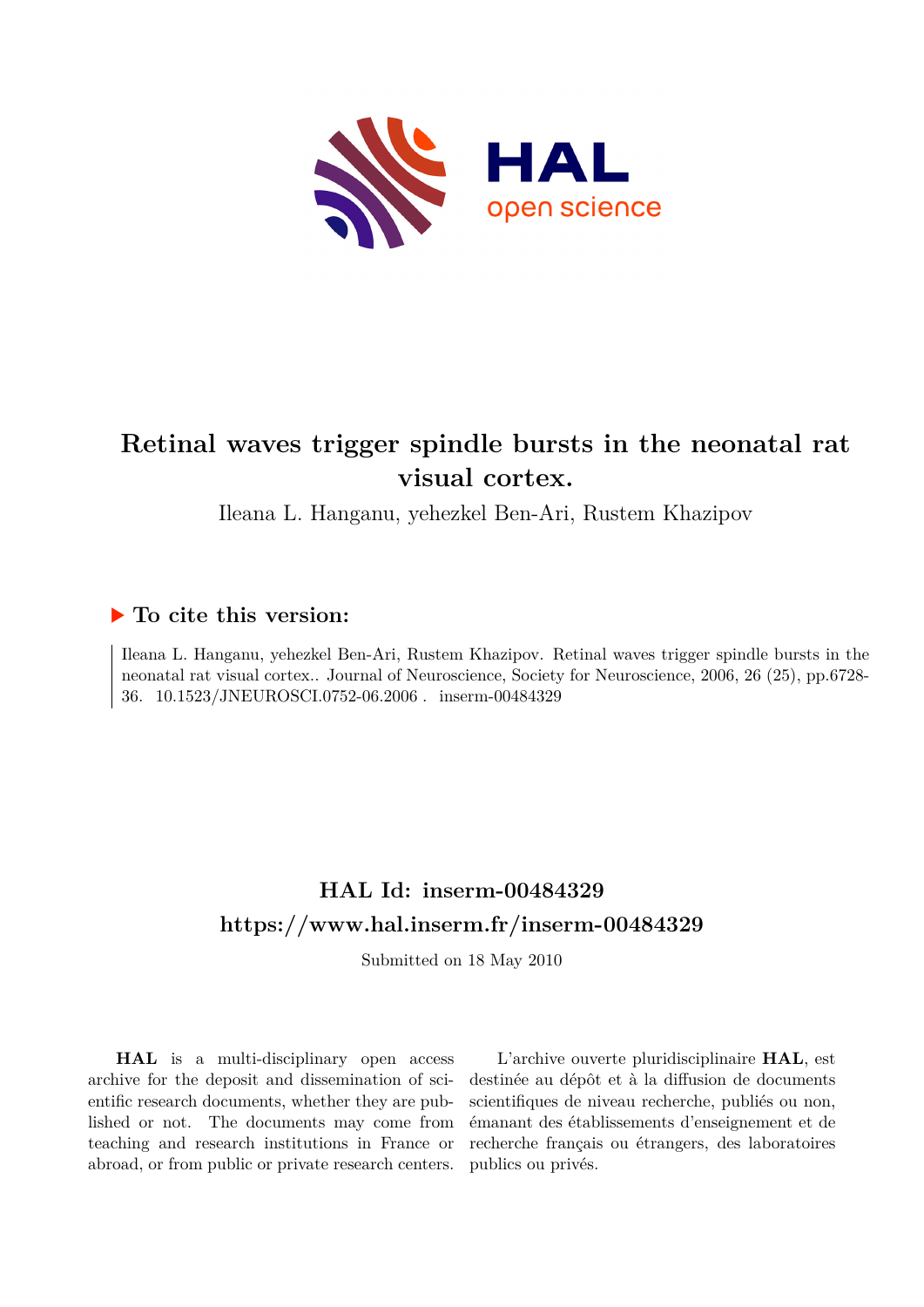# **Retinal Waves Trigger Spindle Bursts in the Neonatal Rat Visual Cortex**

#### **Ileana L. Hanganu, Yehezkel Ben-Ari, and Rustem Khazipov**

Institut de Neurobiologie de la Mediteranée, Université de la Mediteranée, Institut National de la Santé et de la Recherche Médicale U29, 13273 Marseille, France

**During visual system development, the light-insensitive retina spontaneously generates waves of activity, which are transmitted to the lateral geniculate nucleus. The crucial question is whether retinal waves are further transmitted to the cortex and influence the early cortical patterns of activity. Using simultaneous recordings from the rat retina and visual cortex during the first postnatal week** *in vivo***, we found that spontaneous retinal bursts are correlated with spindle bursts (intermittent network bursts associated with spindle-shape field oscillations) in the contralateral visual cortex (V1). V1 spindle bursts could be evoked by electrical stimulation of the optic nerve. Intraocular injection of forskolin, which augments retinal waves, increased the occurrence of V1 spindle bursts. Blocking propagation of retinal activity, or removal of the retina reduced the frequency, but did not completely eliminate the cortical spindle bursts. These results indicate that spontaneous retinal waves are transmitted to the visual cortex and trigger endogenous spindle bursts. We propose that the interaction between retinal waves and spindle bursts contributes to the development of visual pathways to the cortex.**

*Key words:* **development;** *in vivo***; delta brush; oscillations; forskolin; patch clamp**

#### **Introduction**

Spontaneous bursts of correlated neuronal activity in immature neuronal networks is a hallmark of the developing nervous system (Ben-Ari, 2001). Growing evidence indicates that early patterns of coordinated neuronal activity are implicated in a number of developmental processes including synaptogenesis, neuronal differentiation and migration, axonal refinement, and formation of early networks (Katz and Shatz, 1996; Moody and Bosma, 2005). In the visual system, early stages of development are characterized by the presence of spontaneous waves of activity in the retina before it can respond to light. Retinal waves are generated in the network of retinal ganglion and amacrine cells and synchronize most of retinal activity (Galli and Maffei, 1988; Meister et al., 1991;Wong et al., 1993; Torborg and Feller, 2005). Using an original *in vitro* preparation of the neonatal mouse intact retina and lateral geniculate nucleus (LGN), it was demonstrated that spontaneous retinal activity is transmitted via the optic nerve to the LGN, where it drives bursts of activity (Mooney et al., 1996). Modulation of retinal waves during the first postnatal week results in alteration of retinal projections to their subcortical targets, suggesting an instructive role for retinal waves in the devel-

DOI:10.1523/JNEUROSCI.0752-06.2006

Copyright © 2006 Society for Neuroscience 0270-6474/06/266728-09\$15.00/0

opment of retinogeniculate connectivity (Shatz and Stryker, 1988; Penn et al., 1998; Muir-Robinson et al., 2002; Stellwagen and Shatz, 2002; Grubb et al., 2003; McLaughlin et al., 2003; Chandrasekaran et al., 2005; Mrsic-Flogel et al., 2005). Evidence also exists for the contribution of retinal waves to cortical development. Ocular dominance columns (ODCs) are formed already *in utero* before visual experience (Rakic, 1976). Although enucleation experiments suggest that retinal input may not be required for the formation of ODCs (Crowley and Katz, 1999), the complete blockade of retinal activity can disturb segregation of thalamocortical connections in ODCs (Stryker and Harris, 1986). In the neonatal mouse, suppression of retinal waves during the first postnatal week results in imprecise geniculocortical mapping, suggesting that spontaneous retinal waves are also involved in the development of thalamic connections to the visual cortex (Cang et al., 2005). These findings raise the hypothesis that retinal waves are transmitted to and trigger activity in the developing visual cortex. Later during development, a tight correlation exists between visual sensory input and cortical activity, as demonstrated by recordings from postnatal day 22 (P22) to P39 ferrets, where correlated bursts of activity in the LGN and visual cortex could be triggered by light stimulation of the retina (Weliky and Katz, 1999; Chiu and Weliky, 2001; Chiu and Weliky, 2002). However, little is known about the patterns of activity expressed in the visual cortex and the influence of spontaneous retinal waves on cortical activity during the first postnatal week, before the retina becomes responsive to light. In the present study, we used simultaneous *in vivo* recordings from the retina and visual cortex as well as pharmacological manipulations of retinal activity to determine the impact of retinal waves on the activity of visual cortex in rats during the first postnatal week. We

Received Feb. 20, 2006; revised April 20, 2006; accepted May 17, 2006.

This work was supported by grants from the Deutsche Forschungsgemeinschaft (I.L.H.), Institut National de la Santé et de la Recherche Médicale, La Fondation pour la Recherche Médicale, and ANR (R.K., Y.B.-A.). We thank W. Kilb, E. Dupont, G. Buzsaki, A. Sirota, and M. Colonnese for helpful comments on this manuscript and N. Ferrand for technical assistance.

Correspondence should be addressed to Rustem Khazipov, Institut de Neurobiologie de la Mediteranée, Université de la Mediteranée, Institut National de la Santé et de la Recherche Médicale U29, Avenue de Luminy, B.P. 13, 13272 Marseille, France. E-mail: khazipov@inmed.univ-mrs.fr.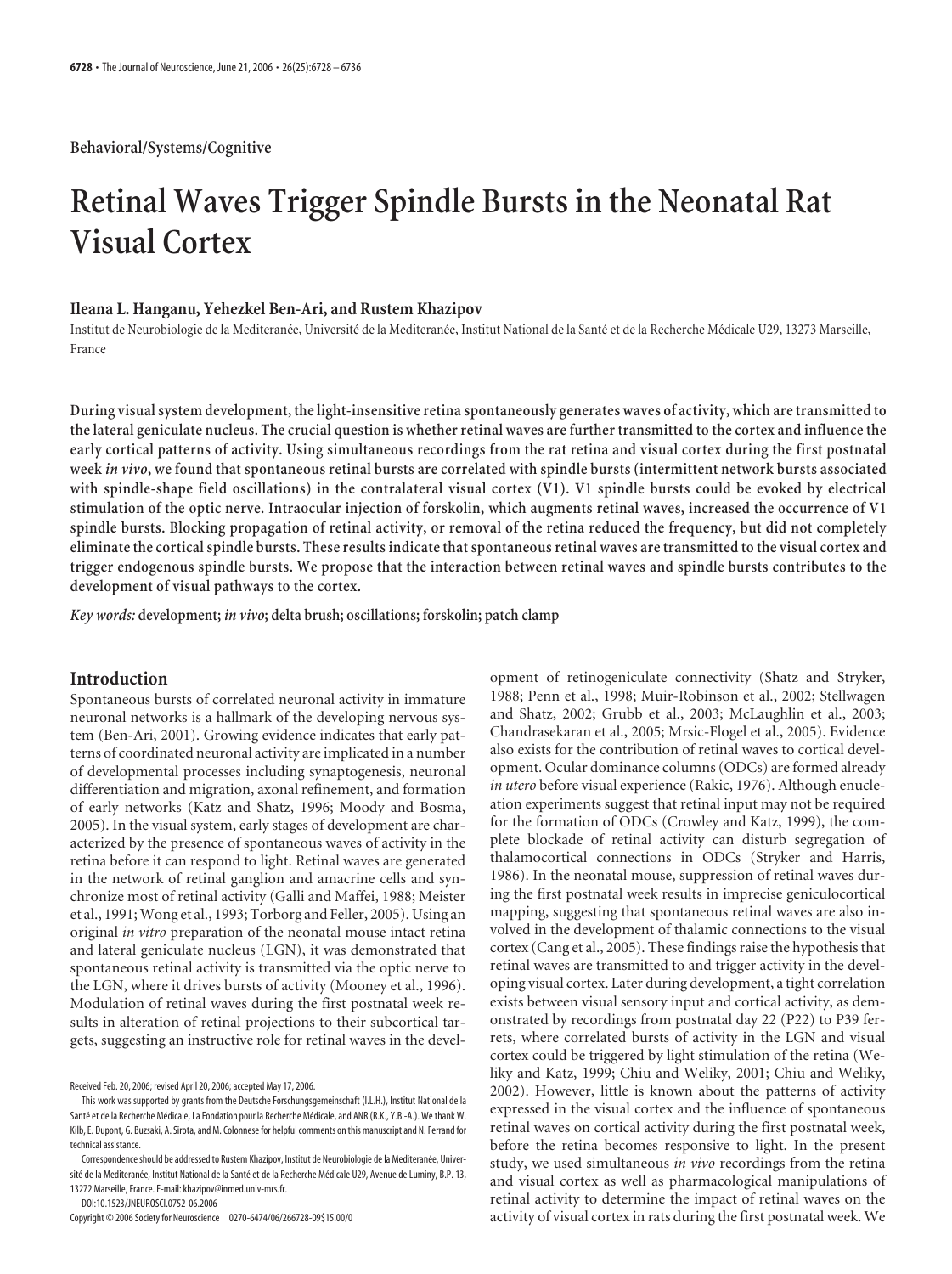provide evidence that spontaneous retinal waves are transmitted to the visual cortex and trigger the dominant endogenous oscillatory pattern of spindle bursts.

#### **Materials and Methods**

All experiments were conducted in accordance with the national laws for the use of animals in research and approved by the local ethical committee. Neocortical recordings were performed from the visual cortex (V1; 0 –1.5 mm anterior to lambda suture and 1.5– 4 mm from the midline) of P5 to P6 rats using the experimental setup and conditions described previously (Leinekugel et al., 2002; Khazipov et al., 2004). For certain investigations, pups aged from P1 to P6 were used. Briefly, under urethane (0.5–1.5 g/kg) or deep ice-cooling anesthesia, the heads of the pups were fixed into the stereotaxic apparatus using two metal bars fixed with dental cement on the nasal and occipital bones, respectively. The bodies of the pups were surrounded by a cotton nest and kept at a constant temperature of 37°C by a temperature controller (TC-344B; Warner Instruments, Hamden, CT). After a 30 – 60 min recovery period, single (50  $\mu$ m diameter) or arrays of tungsten electrodes (50  $\mu$ m diameter, 500– 1000  $\mu$ m separation; A-M Systems, Carlsborg, WA) were inserted vertically into the visual cortex to obtain simultaneous recordings of field potential and multiple-unit activity (MUA) at different depths and locations. One or two silver wires were inserted into the cerebellum or somatosensory cortex (S1) and served as ground electrodes. Stimulation of the optic nerve (ON) was performed after surgically opening the lid under local anesthesia. Electrical pulses (50-100 V, 50  $\mu$ s, 0.1 Hz) were applied via a bipolar tungsten electrode  $(160 \mu m)$  diameter; California Fine Wire Company, Grover Beach, CA) inserted 3– 4 mm through the cornea to reach the head of ON. Low-frequency stimulation was used to prevent accommodation. Patch-clamp whole-cell recordings were performed according to the procedure described previously (Margrie et al., 2002; Khazipov et al., 2004) in the vicinity of the extracellular electrode using an Axopatch 200B amplifier (Molecular Devices, Union City, CA). Recording electrodes were pulled from borosilicate glass (Harvard Apparatus, Edenbridge, UK) and were filled with an electrode solution containing the following (in mm): 135 Cs-gluconate, 2 MgCl<sub>2</sub>, 0.1 CaCl<sub>2</sub>, 1 EGTA, and 10 HEPES, pH 7.2 with CsOH, 285 mOsm. All potentials were corrected for liquid junction potential with  $-10$  mV. Series resistances ranged between 10 and 50 M $\Omega$ . Morphological identification of the recorded cells was performed by adding 0.5% biocytin in the patch pipette and staining the re-sliced (300  $\mu$ m thick) paraformaldehydefixed brain for biocytin according to the previously described protocol (Khazipov et al., 2001). Biocytin-stained neurons were analyzed in their somatodendritic properties using an Axioskop microscope (Zeiss, Oberkochen, Germany). In some experiments, the exact depth of extracellular recordings was assessed by using DiI  $(1,1'-dioctadecyl-3,3,3',3'$ tetramethyl indocarbocyanine; Invitrogen, Eugene, OR) covered electrodes.

Retinal activity was recorded with a single tungsten electrode (50  $\mu$ m diameter) advanced maximally 3 mm through the vitreous after surgically opening one lid of ice-cooling-anesthetized pups. Urethane anesthesia was not used in these recordings because it almost completely abolished the retinal activity ( $n = 4$  pups) (Mooney et al., 1996). The ocular muscles were cut and the eye was covered with 2% agar to minimize movement. Placement of piezoelectric movement detectors in direct contact with the eye allowed discarding artifacts attributable to eye movements. Pharmacological alteration of spontaneous retinal activity was performed on pups fixed on the stereotaxic apparatus. For this, a 26 gauge needle (WPI, Sarasota, FL) attached to a microsyringe pump controller (Micro4; WPI) was used to inject intraocularly 1  $\mu$ l solution at the rate of 0.5  $\mu$ l/min. The injected substances were purchased as follows: tetrodotoxin citrate (TTX), forskolin (7β-acetoxy-8,13-epoxy-1α,6β,9αtrhydroxylabd-14-en-11-one), dehydro-β-erythroidine (DHβE), R(-)-3-(2-carboxypiperazin-4-yl)-propyl-1-phosphonic acid (CPP), and 6-cyano-7-nitroquinoxaline-2,3-dione (CNQX) from Sigma-Aldrich (Lyon, France), and 6-(3-dimethyl aminopropionyl) forskolin hydrochloride (NKH477) (water-soluble forskolin) from Tocris (Ellisville,MO). Stock solutions of the drugs were prepared in water (TTX, DHBE, CPP, NKH477) or DMSO (CPP

and forskolin), stored at  $-20^{\circ}$ C, and diluted in saline on the day of experiment. Control recordings were performed before and after lid opening, after needle insertion, and after solvent injection in each investigated pup. After each injection, the needle was withdrawn and a 10 –20 min recovery period was allowed. At the end of pharmacological manipulations, the eye region was additionally anesthetized by ice-cooling, the vitreous was extracted, and one or both retinas were removed with a thin cotton-covered bar. In this case, the recovery period was extended to 30 min.

Data were acquired at a sampling rate of 10 kHz and analyzed off-line using ClampFit software (Molecular Devices). Oscillatory events were detected by eye and confirmed after filtering the raw data between 5 and 40 Hz using a Butterworth filter. Only events lasting >100 ms and containing >3 cycles were considered for analysis. Morlet color-coded wavelet spectra were produced using Auto Signal 1.52 software (SPSS, Chicago, IL) and minimal and maximal intensities in power were displayed in red and white, respectively. MUA was analyzed after filtering at 200 Hz high-pass filter. Retinal bursts were detected using Mini Analysis Program (Synaptosoft, Leonia, NJ) and cortical bursts were considered as being correlated with retinal ones if they occurred within a time window of retinal burst  $\pm$  1 s. Spontaneous postsynaptic currents (PSCs) were detected and analyzed with Mini Analysis Program. Data are presented as mean  $\pm$  SEM. Statistical analyses were performed with Systat (SPSS) and Origin 7 software (OriginLab, Northampton, MA) using Student's *t* test and Wilcoxon test.

#### **Results**

#### **Retinal bursts and spindle bursts in the visual cortex**

To gain a first indication as to the relationship between retinal and cortical activity, we recorded the activity expressed in the retina and visual cortex *in vivo*. Whereas eye operation and electrode insertion were performed under ice-cooling anesthesia, retinal activity was explored after recovery from anesthesia in awake P5–P6 pups using extracellular recordings of multiple unit activity. In keeping with previous *in vivo* and *in vitro* recordings (Galli and Maffei, 1988; Meister et al., 1991; Wong et al., 1993; Torborg and Feller, 2005), retinal activity was synchronized in intermittent bursts of action potentials lasting for  $3.5 \pm 0.4$  s ( $n = 6$  pups), followed by silent periods with occasional single spiking (Fig. 1*A*). However, the bursts occurred more frequently  $(3.1 \pm 0.7/$ min;  $n = 6$  pups) than in the retina *in vitro* (Wong et al., 1995; Mooney et al., 1996; Firth et al., 2005). According to previous multielectrode array and imaging studies from the retina *in vitro*, each burst represents local excitation of neurons in the vicinity of the recording site by the wave of activity spreading across the retina (Wong et al., 1995; Firth et al., 2005; Torborg and Feller, 2005).

Activity in the visual cortex was explored using extracellular and patch-clamp recordings (P5–P6;  $n = 32$  pups). Similar to observations in the somatosensory cortex (Khazipov et al., 2004), intermittent spindle bursts were the dominant field pattern of activity in the immature visual cortex (Fig. 1*B*, top traces). These field potential oscillations had a mean average amplitude of 75.7  $\pm$  5.3  $\mu$ V and a frequency of 11.9  $\pm$  0.5 Hz (Fig. 1*Bii*, inset) and occurred at a mean frequency of  $2.5 \pm 0.2$  bursts/min ( $n = 32$ ) pups). The bursts were mainly associated with rhythmic multiple-unit discharge (Fig. 1*B*, bottom traces) with a lock of unit activity to the negative phase of spindle burst oscillations in the superficial layers (Fig. 1*C*). The mean cross-correlation coefficient between oscillation peak and units was  $0.48 \pm 0.16$  ( $n = 9$ ) pups). Whereas the bursts oscillations showed similar frequency over the entire depth of the cortex, a significant ( $p < 0.05$ ) increase in the frequency of MUA could be observed from 200  $\mu$ m  $(0.8 \pm 0.13 \text{ Hz})$  to 1000  $\mu$ m (2.3  $\pm$  0.03 Hz) depth (*n* = 14 pups). Both the advanced maturation of neurons and connections with increasing cortical depth as the larger size and capacitance of layer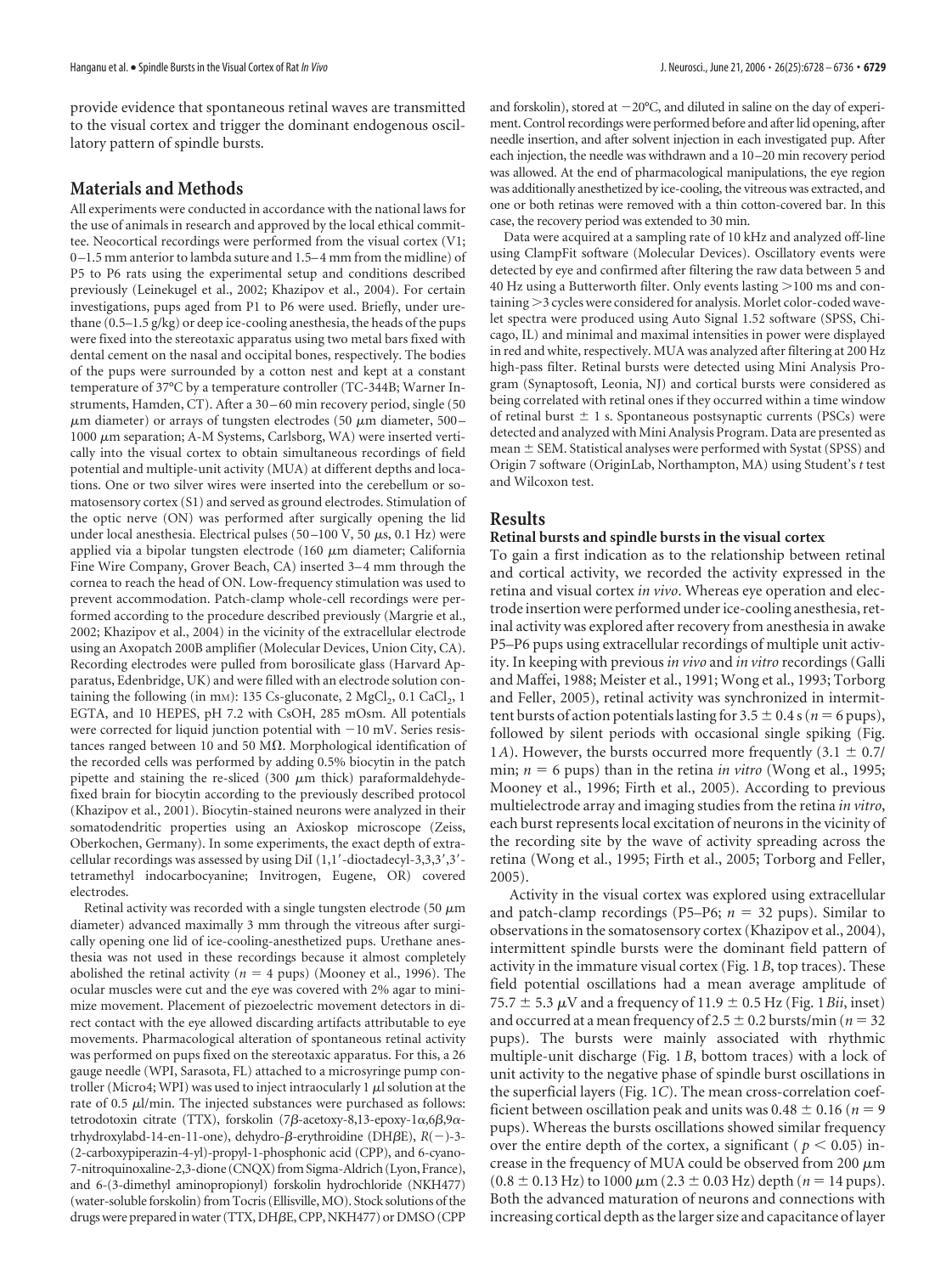

Figure 1. Burst activity in the retina and the V1 cortex of the newborn rat *in vivo*. A, Extracellular field potential recording from the retina of a P5 rat. Note the intermittent burst discharges separated by silent periods. Inset, Marked burst of action potentials is shown on expanded time scale. *Bi*, Wide-band recordings of extracellular field potential (top trace) and corresponding filtered (0.2 kHz) MUA (bottom trace) in V1 cortex of a P5 rat. Note the correlation between field activity and MUA. Inset, Averaged power spectrum of the field potential oscillations showing maximal power at 18 Hz. *Bii*, Spindle burst oscillation (top trace) and corresponding MUA (bottom trace) from the trace shown in *Bi* displayed at expanded time scale. Inset, Corresponding color-coded wavelet spectrum.*C*, Normalized cross-correlograms between V1 MUA and spindle troughs from the recording shown in *B*.

V and VI neurons causing action currents with larger amplitude may contribute to this increase in MUA frequency. Simultaneous recordings of the field potential in various V1 layers revealed a reversal of spindle bursts and slight decrease in their amplitude between superficial and deep layers (Fig. 1*D*). To assess the agedependence of oscillatory activity in the V1, we investigated the properties of bursts and MUA from P1 to P5–P6. A slight increase in the frequency of MUA from  $0.14 \pm 0.07$  Hz ( $n = 4$  pups) at P1 to  $0.6 \pm 0.3$  Hz ( $n = 4$  pups) at P5–P6 was not at a significant level. Absent at P1 (*n* 3), spindle bursts were observed from P2 onwards in all animals. Both the frequency of spindle bursts ( $p < 0.05$ ) and the frequency within spindle bursts ( $p < 0.05$ ) increased in an age-dependent manner (Fig. 1*E*).

To explore the synaptic mechanisms underlying the generation of network bursts in V1, patch-clamp recordings were performed in 10 P5–P6 pups. Both glutamatergic and GABAergic PSCs were recorded from predominantly pyramidalshaped cortical neurons from layers IV–V (Fig. 1*Fi*). For the analysis of the properties of the PSCs, 30 –200 individual (nonoverlapping with other events) PSCs were considered. Glutamatergic currents, recorded at the GABAA reversal potential  $(-65 \text{ mV})$ , had a mean amplitude of 13.6  $\pm$  1.6 pA and occurred with a mean frequency of  $0.7 \pm 0.2$  Hz ( $n = 6$  cells). They were characterized by fast kinetics with a mean rise-time of  $1.7 \pm 0.1$  ms and a decay best fitted with a monoexponential function (mean  $\tau$ , 6.2  $\pm$  1.7 ms;  $n = 6$ 

*D*, Transcortical wide-band recordings of field activity recorded in a P6 rat. Note the phase reversal and reduction of oscillation with increasing depth.*E*, Developmental profile of the spindle burst activity in V1 of newborn rat. Both the frequency of units(bottom diagram) aswell asthe occurrence of bursts (middle diagram) and the frequency within the spindle bursts (top diagram) significantly ( $p<$  0.005) increased with age. Error bars indicate SEM.*F*, Synaptic correlates of V1 spindle bursts. Fi, Digital stack photomontage of a whole-cell recorded and biocytin-stained pyramidal neuron from a P5 rat. The trace of the extracellular electrode close to the cell is marked by a red dotted line.*Fii*, Extracellular field potential recording of V1 bursts (top trace) and simultaneous voltageclamp whole-cell recording from a layer V pyramidal neuron at a holding potential of  $-65$  mV (bottom trace). *Gi*, Phaseto-phase synchronization between V1 spindle bursts and glutamatergic EPSCs voltage-clamp recorded from a layer V neuron at a holding potential of  $-65$  mV (the reversal potential of the GABA, receptor-mediated currents). **Gii**, Phase-tophase synchronization between V1 spindle burstsand GABAergic PSCs recorded at 0 mV (the reversal potential for glutamatergic currents).

 $\leftarrow$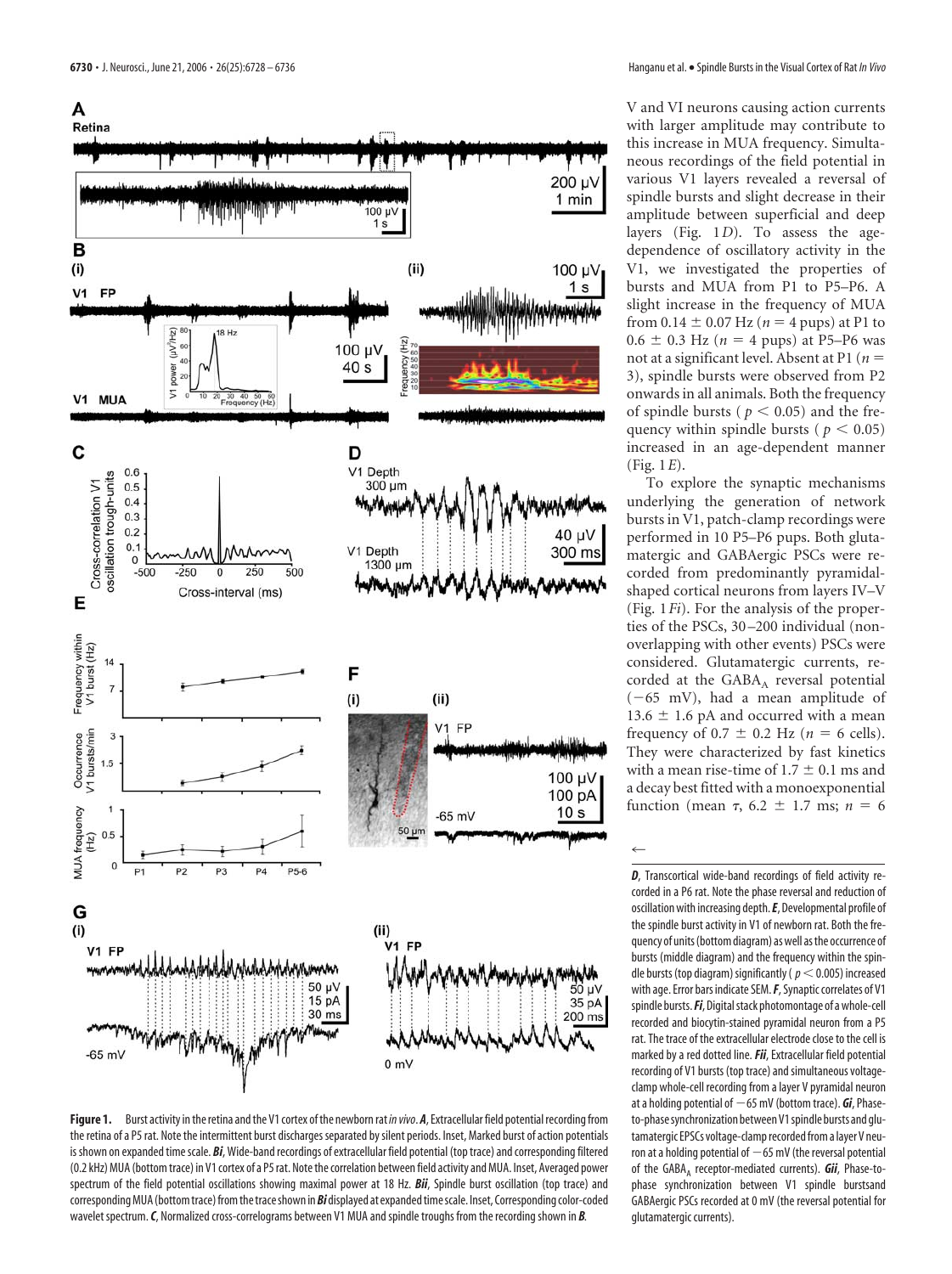

**Figure 2.** Spatial distribution of the spindle burst activity in V1. *Ai*, Illustration of the multielectrode array placed in the visual cortex. *Aii*, Extracellular field potential recordings performed from P6 V1 with an array of eight electrodes. Note the presence of spindle bursts synchronized over one as well as over both hemispheres. *B*, Averaged cross-correlation matrix of bursts recorded with eight electrodes. The cross-correlation coefficientswere averagedfor 5–7 bursts/electrode/pup and displayed as color-coded matrix. Note the high synchronization of bursts within one hemisphere. Data were pooled from 14 P5–P6 rats.



**Figure 3.** ON-driven activity in the V1 cortex of newborn rat. *A*, Extracellular recordings of the contralateral (top red trace) and ipsilateral (bottom black trace) cortical response to electricalstimulation of the ON in a P6 rat. Note the robust direct response (1) recorded in the contralateral hemisphere followed by spindle bursts (2), and the smaller direct response (1) on the ipsilateral side. *B*, Topographic localization of the visual cortex determined by ON responses. Multiple-site recordings were performed on both hemispheres and each direct ON-evoked response was normalized to the maximal response and color-coded (red, 100%; blue, 0%).*C*, Developmental profile of the contralateral and ipsilateral ON-evoked response. *D*, ON-induced oscillatory activity in the visual cortex. Bar diagram displaying the relative occurrence of ON-induced spindle bursts in the ipsilateral and contralateral V1 in five investigated rats. Inset, Power spectrum of averaged ON-induced oscillations in a P5 rat. Error bars indicate SEM.

cells). The GABAergic PSCs recorded at glutamate reversal potential (0 mV) occurred with a frequency of  $0.7 \pm 0.4$  Hz and showed a mean amplitude of 18.2  $\pm$ 1.9 pA ( $n = 4$  cells). They were characterized by slow kinetics and their decay was best fitted with a biexponential function  $(\tau_1, 10.7 \pm 3.6 \text{ ms}; \tau_2, 101 \pm 42 \text{ ms}; n = 4$ cells). A remarkable feature of both glutamatergic and GABAergic PSCs was their grouped occurrence in bursts, which generally coincided with field spindle bursts recorded nearby by an extracellular electrode (Fig. 1*Fii*,*G*). A relatively high degree of correlation between synaptic currents and network bursts, revealed by the cross-correlation coefficients (0.5  $\pm$  0.2 for glutamatergic PSCs versus bursts, *n* 6 cells;  $0.5 \pm 0.1$  for GABAergic PSCs versus bursts,  $n = 4$  cells), supports the involvement of glutamatergic and GABAergic connections and synapses in the generation of V1 spindle bursts in P5–P6 pups.

Investigation of the spatiotemporal pattern of spindle bursts was performed using an eight-electrode array (separation distance between the electrodes 0.5–1 mm) placed on both hemispheres (Fig. 2*Ai*). In all recordings  $(n = 14 \text{ P5}-P6)$ pups), the majority of spindle bursts were either spatially confined to a single recording site or highly synchronized within one hemisphere (Fig. 2*Aii*,*B*). In contrast, only  $27.1 \pm 8\%$  of bursts showed a high degree of correlation in both hemispheres (Fig. *Aii*, 2*B*).

#### **Cortical spindle bursts evoked by optic nerve stimulation**

To first approach the role of retinal input for the generation of V1 spindle bursts, the cortical response to electrical stimulation of the ON was recorded in five pups. ON stimulation evoked a robust, mainly biphasic or triphasic response in the contralateral V1 (mean amplitude of 105.7  $\pm$ 27.2  $\mu$ V;  $n = 5$  pups) with 26.8  $\pm$  1.3 ms delay [Fig. 3*A*, red trace, (1)]. In contrast, no detectable  $(n = 1$  pup), or very small, responses (mean amplitude 21.2  $\pm$  11.6  $\mu$ V;  $n = 4$ ) were evoked with a similar delay  $(26.0 \pm 2.5 \text{ ms}; n = 4 \text{ phys})$  in the ipsilateral V1 cortex [Fig. 3*A*, black trace, (1)]. ON-evoked responses were also used to determine the topography of the visual cortex in P5–P6 animals. Contralateral and ipsilateral ON-evoked responses were recorded over a large cortical surface located between bregma and lambda and the amplitude of response was normalized to the maximal amplitude (Fig. 3*B*). The maximal responsive area (4-5 mm<sup>2</sup>) lo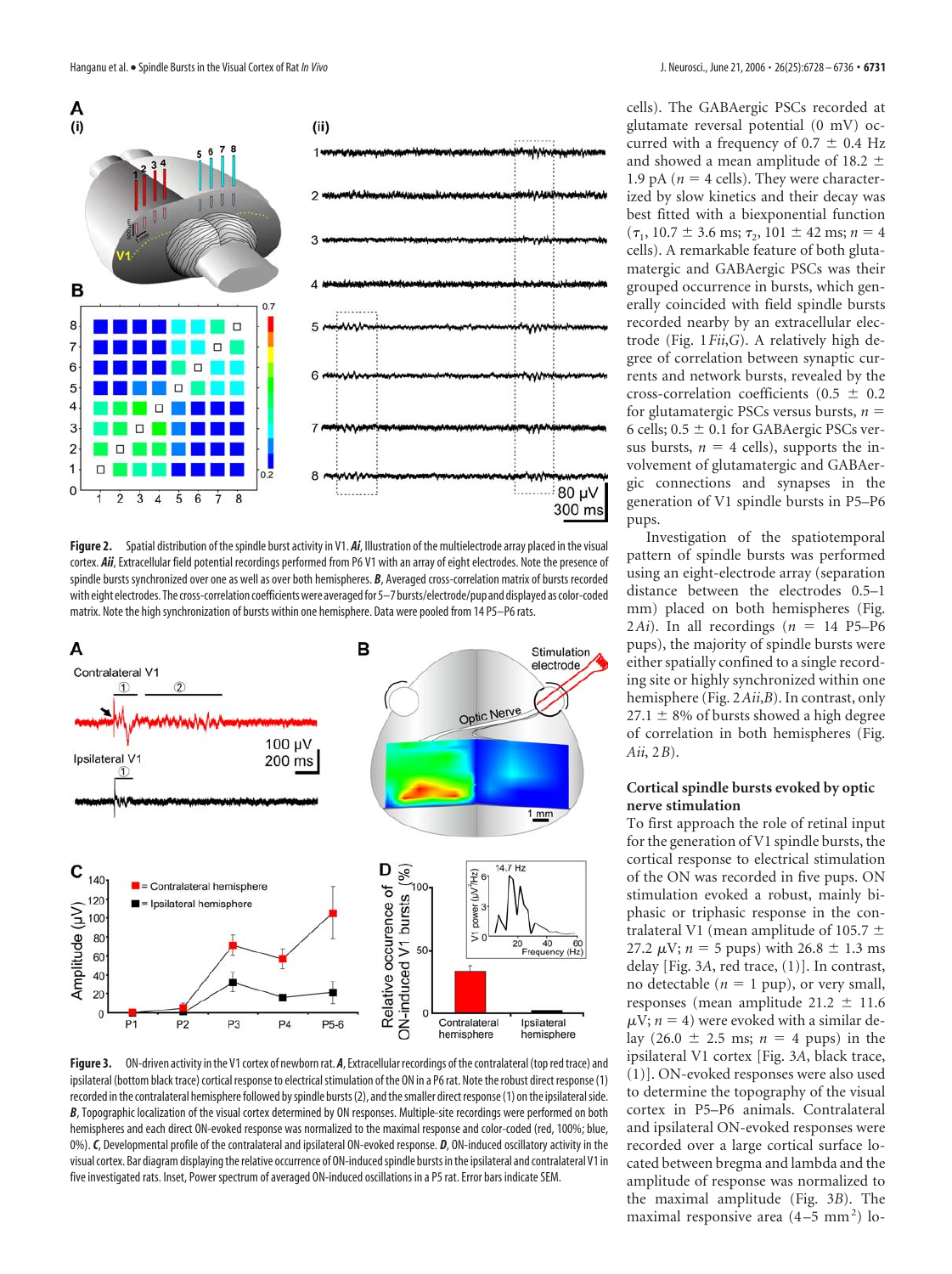cated along the lambda line  $(0-1.5 \text{ mm}$  anterior to lambda suture) corresponds to the previously established location of the visual cortex in P6 –P7 pups (Olavarria and Safaeian, 2006). Therefore, all recordings included in the present study were performed in the region of maximal ON-responsiveness. In keeping with previous data (Lim and Ho, 1997), the direct response to ON stimulation was developmentally regulated. On the contralateral side, no detectable ON-response could be elicited at P1 ( $n = 3$ ), but was observed from P2 onwards. The amplitude of the evoked responses dramatically increased from P2 to P5–P6. An ipsilateral response to ON stimulation was first observed at P3, but it was significantly ( $p < 0.05$ ) smaller than in the contralateral cortex at all ages studied. Developmental increase in the difference between the contralateral and ipsilateral ON-responses (Fig. 3*C*) probably reflects gradual segregation of the optic pathways (Godement et al., 1984). An important developmental feature of the ON-evoked responses was that they were often  $(33.4 \pm 4.5\%)$ followed by spindle burst oscillatory activity in the contralateral V1, but not on the ipsilateral side (Fig. 3*A*, (2), *D*). The ONinduced oscillations with a mean frequency of 16.9  $\pm$  0.6 Hz started 0.50  $\pm$  0.05 s after the stimulation and showed similar properties with the spontaneous V1 spindle bursts (Fig. 3*D*, inset). Thus, the visual pathway from the retina to the visual cortex becomes functional and its activation may trigger V1 spindle bursts during the first postnatal week.

#### **Correlation between spontaneous retinal and cortical bursts**

To decide whether retinal bursts are transmitted to the visual cortex and trigger V1 spindle bursts, we used two approaches: (1) simultaneous recordings of retinal and V1 cortical activity and (2) pharmacological modulation of retinal activity and surgical retina removal.

Simultaneous recordings from the retina and visual cortex (Fig. 4*A*) revealed that retinal bursts often correlate with V1 spindle bursts (Fig. 4*B*,*C*), despite the slightly lower occurrence of cortical bursts (2.5  $\pm$  0.2 bursts/min; *n* = 32 pups) compared with retinal bursts (3.1  $\pm$  0.7 bursts/min; *n* = 6 pups). Crosscorrelation analysis revealed robust correlation between MUA recorded from retina and MUA recorded from the contralateral V1 cortex (mean cross-correlation coefficient  $0.6 \pm 0.1$ ;  $n = 5$ pups). Burst analysis revealed that a large fraction (53  $\pm$  5.3%) of the contralateral cortical bursts are correlated with retinal bursts within a time window of retinal burst  $\pm$  1 s (Fig. 4*D*). The proportion of V1 spindle bursts correlated with ipsilateral retinal waves was significantly lower (29.2  $\pm$  4.2%; *p* < 0.05; *n* = 3 pups). Thus, simultaneous recordings revealed robust correlation between the retinal and contralateral V1 bursts. Because our method did not allow retinotopic recordings of retinal and cortical activity, it is possible that the level of retinocortical correlation was even underestimated (see Discussion).

Pharmacological modulation of retinal waves was achieved by intraocular injection of their activators and blockers. The acute effects on cortical activity were recorded in the contralateral and ipsilateral V1 ( $n = 11$  P5–P6 pups) (Fig. 5*A*,*B*). First, control experiments investigating the effect of eye operation, insertion of the application needle, and injection of solvents (saline or 0.1% DMSO) into one eye were performed. In all cases, the spindle bursts were similar in their occurrence, amplitude, and frequency to the activity recorded before eye manipulation. On the next step, we injected the agents that are known to augment retinal wave frequency and amplitude by increasing cAMP production (Tsai et al., 1987; Stellwagen et al., 1999). Slow  $(0.5 \mu\text{l/min})$  injection of 1  $\mu$ l forskolin (5–10 mm) or NKH477 (water-soluble



**Figure 4.** Correlation between retinal bursts and V1 cortical spindle bursts. *A*, Scheme of experimental setup for simultaneous cortical and retinal recordings. *B*, Simultaneous extracellular local field potential recordings from retina and contralateral V1 in a P6 rat. *C*, Strongly correlated retinal burst and V1 spindle bursts from the traces shown in *A* and displayed at an expanded time scale. *D*, Cross-correlogram between the retinal bursts and V1 spindle bursts for four investigated pups.

forskolin, 10 mM) into one eye significantly ( $p < 0.05$ ) increased the occurrence of spindle bursts recorded in the contralateral V1. On the ipsilateral side, only a small nonsignificant increase in the burst occurrence was observed. Neither the amplitude nor the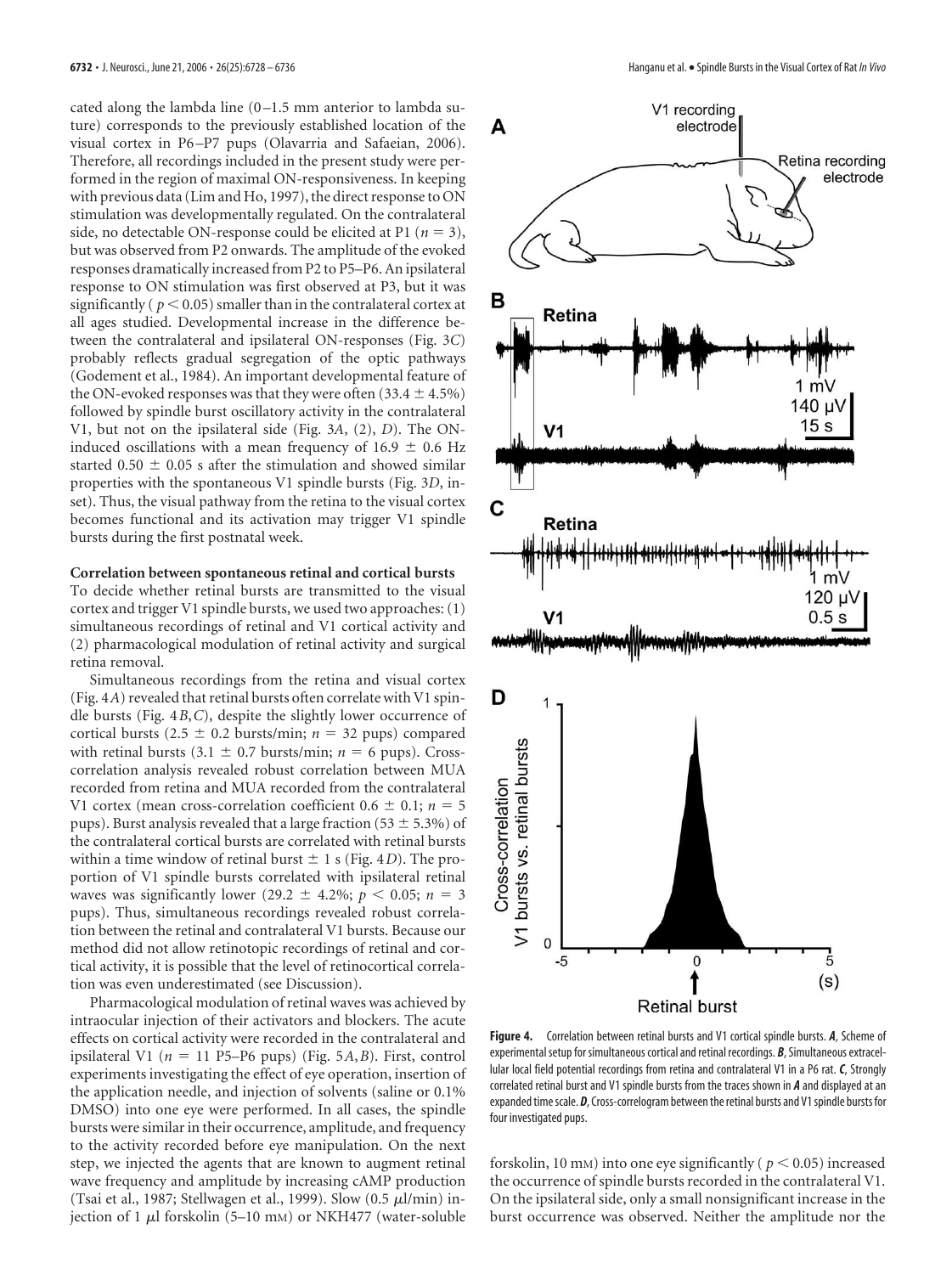

Figure 5. Effect of modification of retinal waves on V1 spindle bursts. A, Bar diagram of the normalized frequency of contralateral (red bars) and ipsilateral (black bars) V1 spindle bursts under intraocular insertion of the needle and solvent injection after augmentation of the retinal waves [forskolin (FSK)/NKH477], after blockade of activity propagation (TTX), and after retina removal (*n*11 pups). Error bars indicate SEM. B, Extracellular recordings of the contralateral (red traces) and ipsilateral (black traces) V1 spindle bursts in a P5 rat and the corresponding color-coded wavelet spectra under control conditions after injection of NKH477 and after retina removal.

frequency of cortical bursts was significantly modified by the cAMP activators. Depending on the postnatal developmental stage, retinal waves *in vitro* can be abolished by blocking either nicotinic acetylcholine receptors (nAChRs) (Feller et al., 1996) or ionotropic glutamate receptors (Zhou and Zhao, 2000). We therefore attempted to use acetylcholine and glutamate receptor antagonists *in vivo*. However, injection of the nAChR antagonist dehydro- $\beta$ -erythroidine at high concentration (200  $\mu$ M) only slightly and nonsignificantly decreased the occurrence of contralateral bursts without any effect on the ipsilateral activity ( $n = 7$  pups). Similar negative results were obtained when injecting a mixture of 200  $\mu$ M CPP and 100  $\mu$ M CNQX to block the glutamatergic receptors ( $n = 3$  pups). These negative results could be attributable to uncertainty of the efficient dose of these drugs *in vivo*. Therefore, we used a more radical approach to abolish the retinal output by blocking action potential transmission via the optic nerve. Because previous *in vivo* data on cats reported that an abolishment of the retinal waves with TTX was not possible without being lethal for the animals (Greuel et al., 1987; Stellwagen and Shatz, 2002), the injection needle was slightly advanced to pierce the retina and to directly reach the head of the ON. Blockade of action potential propagation with TTX (10 – 200  $\mu$ <sub>M</sub>) led to a significant ( $p < 0.05$ ) decrease in the frequency of contralateral bursts but had no effect on the ipsilateral side ( $n = 8$  pups). At the end of experiment, the retina was removed under local anesthesia ( $n = 6$  pups). After a 30-60 min recovery period, a nearly twofold  $(p < 0.01)$  decrease in the occurrence frequency of the contralateral bursts could be observed, together with a slight decrease ( $p < 0.05$ ) in the ipsilateral oscillatory activity. Removal of both retinas  $(n = 3$ pups) had no additional effect on the cortical activity of one hemisphere (55.4  $\pm$ 11.5% burst activity left after removal of one retina; 51  $\pm$  5% burst activity left after removal of both retinas), whereas the occurrence frequency of bursts was significantly ( $p < 0.01$ ) decreased on the opposite hemisphere (85.8  $\pm$  4.8% burst activity left after removal of one retina and  $46.4 \pm 3.6\%$  burst activity left after removal of both retinas). These results indicate that retinal activity modulates the cortical pattern of activity, but it is not a necessary condition for generation of V1 spindle bursts.

#### **Discussion**

In the present study, we examined the hypothesis that retinal waves are transmitted to the visual cortex and drive cortical activity patterns. Using recordings from the retina and visual cortex of neonatal rats *in*

*vivo*, we have shown that (1) the dominant pattern of activity in the immature visual cortex is a spontaneous spindle burst defined as an intermittent, spatially confined network burst of multiple unit activity associated with spindle-shape field oscillations; (2) spindle bursts in visual cortex are correlated with spontaneous retinal bursts, and can be evoked by stimulation of the optic nerve; (3) pharmacological modulation of retinal activity affects the frequency of V1 spindle bursts; and (4) blockade of propaga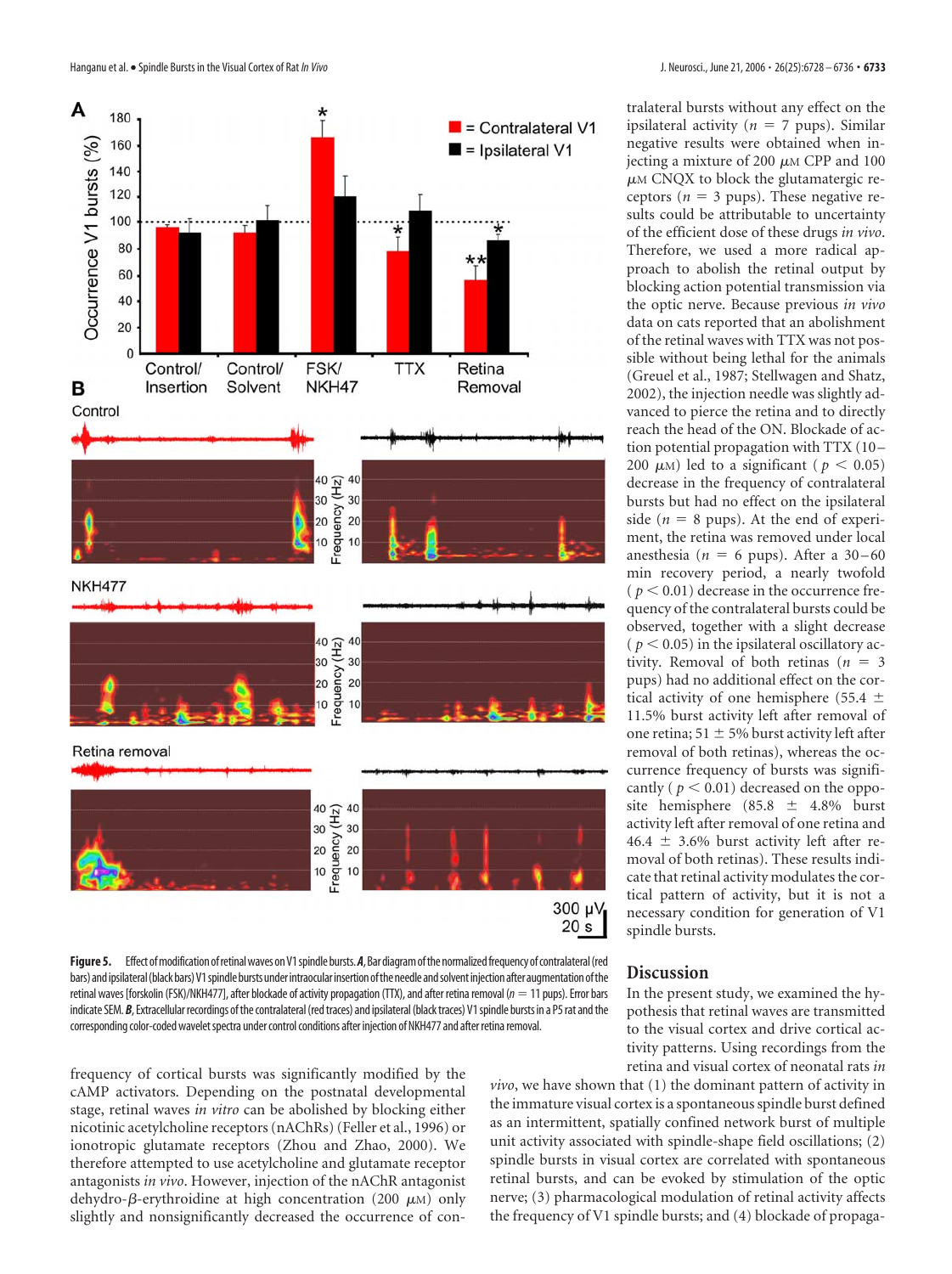tion of retinal activity or removal of the retina reduces but does not eliminate cortical spindle bursts. Thus, these results suggest that retinal activity is transmitted via the LGN to the visual cortex and triggers endogenous V1 spindle bursts.

#### **Retinal control of V1 spindle bursts**

Several lines of evidence indicate that retinal waves propagate to the visual cortex and drive V1 spindle burst oscillations. First, we found that direct optic nerve stimulation evokes a response in the visual cortex. This indicates that the entire visual pathway from the retina, through the LGN, to the visual cortex is already functional during the first postnatal week. Sensory response to optic nerve stimulation was often followed by spindle bursts. Second, we found robust correlation between retinal and cortical activities. Not all retinal bursts were correlated with cortical spindle bursts and retinal activity did not significantly precede the cortical events that could have been expected if the retina drove cortical bursts. This is likely because of the limitations of the technique used in this study, which does not enable retinotopic recordings from retina and visual cortex because the cortical electrode was likely located beside the retinotopic projection of the retinal electrode. In our opinion, the correlation found between retinal and cortical bursts as well as MUA rather reflects a retinal wave, which relatively slowly spreads across the retina, and often through only part of the retina, and activates the cortex corresponding to the retinotopic projection and retinal spread. Thus, retinal drive to various areas of the visual cortex a priori should not be synchronous and it should respect the spread of retinal activity. Additional studies using multielectrode arrays or imaging from the retina and visual cortex *in vivo* are required to address the precise retinotopic dynamics of cortical activity. Third, evidence supporting the control of cortical activity by retinal waves is the modulation of the frequency of spindle bursts by pharmacological manipulations that are known to modify the occurrence of retinal waves. Intraocular forskolin injection, which increases the frequency and amplitude of retinal waves (Tsai et al., 1987), strongly increased the occurrence of the cortical spindle bursts in the contralateral V1 cortex. In addition, removal of the retina resulted in a twofold reduction of V1 spindle bursts frequency. These results indicate that retinal activity is transmitted to the cortex and drives an endogenous pattern of V1 spindle bursts. However, retinal drive is not a necessary condition for V1 spindle burst generation because they persisted, although at lower frequency, after deafferentation.

Similar to the activity reported here, spindle bursts are also present at later stages of development, when the retina becomes responsive to light. In P22–P39 ferrets, V1 multiple-unit activity is organized in bursts with  $\sim$  10 Hz intraburst multiple-unit activity and these bursts can be evoked by light stimulation. Studied with multielectrode arrays, this bursting activity shows a patchy structure that reflects ocular dominance columns in the visual cortex (Chiu and Weliky, 2001; Chiu and Weliky, 2002). In keeping with these results in ferrets, we also found that later during rat development (by P10), spindle bursts can be evoked in the visual cortex by light stimulation (R. Khazipov, unpublished observations). Generally, the later visual experience is able to affect the architecture of intracortical circuits and to shape the development of visual cortex (White et al., 2001).

#### **Physiological roles for retina driven V1 cortical bursts**

Very recently, evidence was provided that patterned retinal activity during the first week of life is essential for organizing precise connections to the visual cortex (Cang et al., 2005). In adult mice in which spontaneous activity in the retina during the first postnatal week was disrupted genetically or pharmacologically, optical imaging and microelectrode recordings revealed imprecise anatomical mapping of the geniculocortical projections. The deficits were already present by P8 and removing the eyes afterward had no effect on the projection patterns. Our finding of the retinal control of V1 spindle bursts during the first postnatal week may provide a physiological basis for this plasticity. We propose that the retinal wave-driven and spontaneous V1 spindle bursts contribute to the activity-dependent formation and refinement of precise thalamocortical connections. At the cellular level, activation of the retinal wave-driven thalamocortical input may be boosted by the following spindle burst depolarization and thereby provides conditions for Hebbian plasticity at these developing synapses (Crair and Malenka, 1995; Feldman et al., 1998, 1999). A similar paradigm has been proposed during a comparable stage of somatosensory cortex development (Khazipov et al., 2004).

#### **Human correlates**

Cortical maturity in the rat during the first postnatal week corresponds to the young premature human (Gottlieb et al., 1977; Dobbing and Sands, 1979; Clancy et al., 2001; Khazipov et al., 2001). Temporal organization of cortical electroencephalogram at occipital recordings from the visual cortex in early prematurity is characterized by bursts of activity typically organized in spindle-like oscillations (5–25 Hz) superimposed on delta waves (delta brushes) (Dreyfus-Brisac and Larroche, 1971; Stockard-Pope et al., 1992; Lamblin et al., 1999). V1 spindle bursts in neonatal rats are highly reminiscent of these premature human occipital delta brushes. Interestingly, human occipital delta brushes appear later in development than delta brushes in the central cortex, and rat V1 spindle bursts emerge later (P2) than spindle bursts in the somatosensory cortex (P1) (I. L. Hanganu, unpublished observations). This delay between S1 and V1 probably reflects the rostrocaudal gradient of cortical development. Spontaneous retinal activity also participates in cortical development in primates. In the retina-ablated macaque embryos, some basic aspects of the cytoarchitectonic and chemoarchitectonic organization of the cerebral cortex and certain parameters of synaptic development develop to an optimal normal level (Kuljis and Rakic, 1990; Bourgeois and Rakic, 1996). However, in the thalamorecipient sublayers, the localization on dendritic spines or shafts fails to mature properly in the absence of normal functional input from the periphery (Bourgeois and Rakic, 1996). This raises an intriguing hypothesis that delta brushes can be triggered by spontaneous retinal waves, which provide the input to the visual cortex *in utero* and drive developmental plasticity in the absence of visual sensory input.

#### **Spindle burst is the principal activity pattern in the immature cortex**

In the present study, we demonstrate for the first time that the spindle burst is the principal pattern of coordinated activity expressed in the neonatal rat visual cortex *in vivo*. The pattern of spindle bursts has been initially described in the somatosensory cortex of the rat during the first postnatal week (Khazipov et al., 2004). There are a number of similarities between the spindle bursts in the somatosensory and visual cortices, including the dominant frequency of the intraburst oscillations at  $\sim$  10 – 15 Hz, spindle shape, duration of  $\sim$  1 s, depth profile with the reversal at around the cortical layer IV, time lock of neuronal firing to the negative phase of the oscillations in the superficial layers, and participation of glutamatergic and GABAergic synapses. Both S1 and V1 spindle bursts were reliably triggered by sensory stimulation and were reduced in frequency, but not totally blocked, by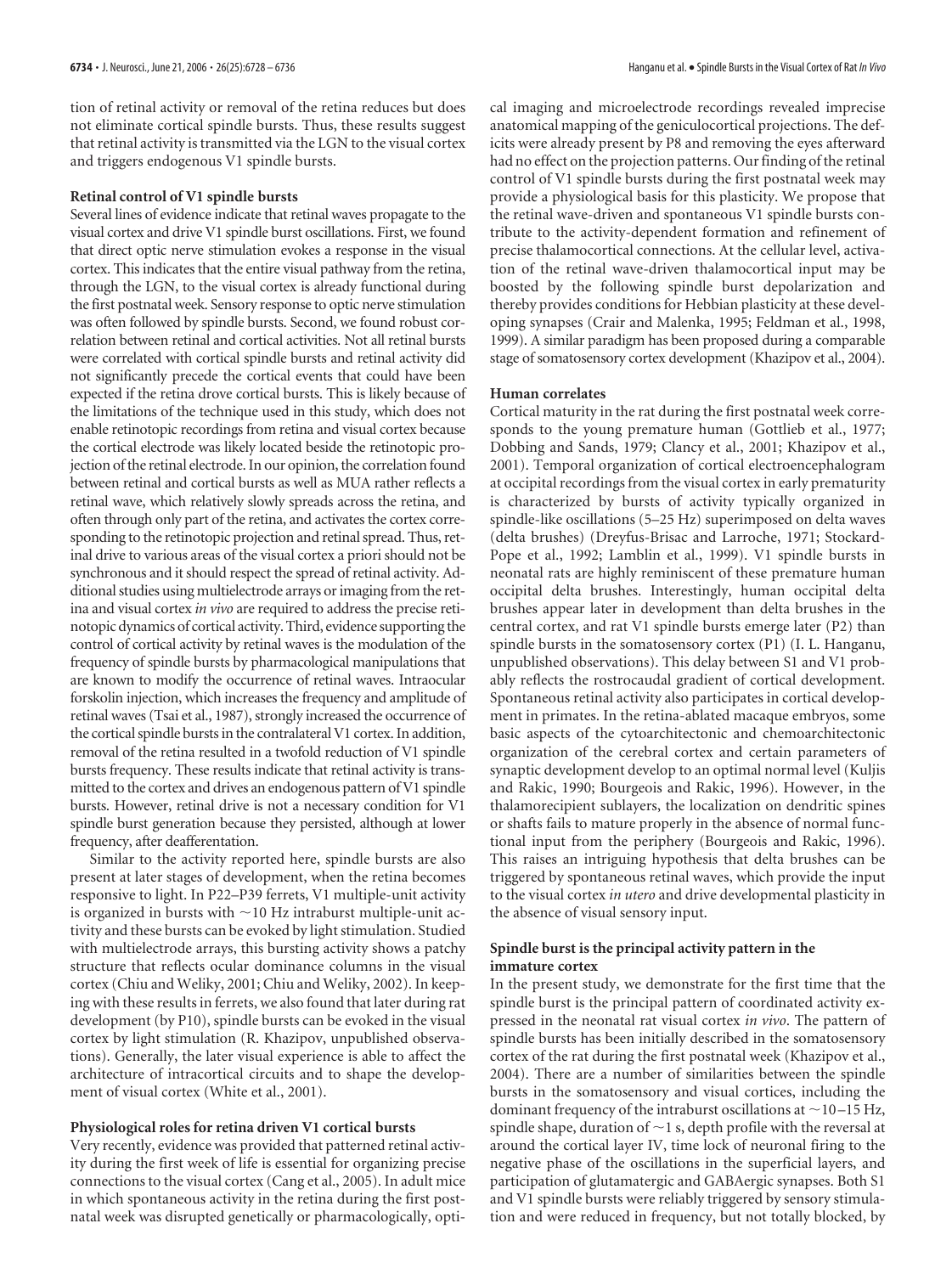deafferentation. In both systems, input from the periphery is transmitted via the thalamus to the cortex and triggers an endogenous cortical pattern of spindle bursts. Thus, early in development, both systems operate in a similar mode in which spontaneous activity at the periphery drives a cortical oscillator. It remains to be determined whether this principle of function is general for all developing sensory systems.

Although mechanisms underlying spindle bursts are not completely understood, their generation likely involves interaction between (1) endogenous (including cortical and thalamocortical), (2) periphery-driven, and (3) neuromodulatory (e.g., cholinergic) systems. Studies in the somatosensory system revealed rhythmic activity of neurons in the ventroposterolateral thalamus at spindle-burst frequency, as well as a correlation between the thalamic and S1 cortical activity and movements (Khazipov et al., 2004). Thus, the thalamus is clearly involved as a relay station to convey the activity from the periphery to the cortex and to trigger spindle bursts. However, except for this function, the thalamus seems to play a rather limited role in the generation of cortical oscillations, as suggested by several lines of evidence: (1) pharmacological blockade or cut of the optic nerve suppresses LGN bursts in the intact retina/LGN preparation *in vitro* (Mooney et al., 1996), (2) optic nerve cut transiently suppresses LGN but not cortical bursts *in vivo* (Weliky and Katz, 1999; Chiu and Weliky, 2001), and (3) in the mouse thalamocortical slices preparation, spindle-like oscillations cannot be evoked by internal capsule stimulation before P12 (Warren et al., 1994; Warren and Jones, 1997). However, *in vitro* evidence exists that isolated neonatal cortex is capable of generating spindle-shape oscillations at *β*-gamma frequency very similar to the spindle bursts *in vivo* (Kilb and Luhmann, 2003; Dupont et al., 2006). An interesting property of these *in vitro* spindle-shape oscillations is that they are acetylcholine-dependent and completely blocked by the muscarinic acetylcholine receptor antagonists. Whereas directly after birth (P1–P3) the spindle-shape oscillations are synchronized via gap junctions, synaptic transmission starts to play the main role in their generation around P5–P6, as demonstrated by the *in vivo* data in S1 (Khazipov et al., 2004) and V1 (present study) and by the *in vitro* results (Dupont et al., 2006). Taking into account these *in vitro* and *in vivo* observations, we propose that spindle-burst is an endogenous cortical pattern, which is controlled by subcortical cholinergic input and can also be triggered by the input from the periphery. Elucidation of spindle burst mechanisms in sensory systems and decisions on the roles of the gap-junctions, synaptic connections, and cholinergic input in the generation and propagation of oscillatory activity *in vivo* represent challenging tasks for the future.

#### **References**

- Ben-Ari Y (2001) Developing networks play similar melody. Trends Neurosci 24:354 –360.
- Bourgeois JP, Rakic P (1996) Synaptogenesis in the occipital cortex of Macaque monkey devoid of retinal input from early embryonic stages. Eur J Neurosci 8:942–950.
- Cang J, Renteria RC, Kaneko M, Liu X, Copenhagen DR, Stryker MP (2005) Development of precise maps in visual cortex requires patterned spontaneous activity in the retina. Neuron 48:797–809.
- Chandrasekaran AR, Plas DT, Gonzalez E, Crair MC (2005) Evidence for an instructive role of retinal activity in retinotopic map refinement in the superior colliculus of the mouse. J Neurosci 25:6929 –6938.
- Chiu C, Weliky M (2001) Spontaneous activity in developing ferret visual cortex *in vivo*. J Neurosci 21:8906 –8914.
- Chiu C, Weliky M (2002) Relationship of correlated spontaneous activity to functional ocular dominance columns in the developing visual cortex. Neuron 35:1123–1134.
- Clancy B, Darlington RB, Finlay BL (2001) Translating developmental time across mammalian species. Neuroscience 105:7–17.
- Crair MC, Malenka RC (1995) A critical period for long-term potentiation at thalamocortical synapses. Nature 375:325–328.
- Crowley JC, Katz LC (1999) Development of ocular dominance columns in the absence of retinal input. Nat Neurosci 2:1125–1130.
- Dobbing J, Sands J (1979) Comparative aspects of the brain growth spurt. Early Hum Dev 3:79 –83.
- Dreyfus-Brisac C, Larroche JC (1971) Discontinuous electroencephalograms in the premature newborn and at term. Electro-anatomo-clinical correlations (in French). Rev Electroencephalogr Neurophysiol Clin 1:95–99.
- Dupont E, Hanganu IL, Kilb W, Hirsch S, Luhmann HJ (2006) Rapid developmental switch in the mechanisms driving early cortical columnar networks. Nature 439:79 –83.
- Feldman DE, Nicoll RA, Malenka RC, Isaac JT (1998) Long-term depression at thalamocortical synapses in developing rat somatosensory cortex. Neuron 21:347–357.
- Feldman DE, Nicoll RA, Malenka RC (1999) Synaptic plasticity at thalamocortical synapses in developing rat somatosensory cortex: LTP, LTD, and silent synapses. J Neurobiol 41:92–101.
- Feller MB, Wellis DP, Stellwagen D, Werblin FS, Shatz CJ (1996) Requirement for cholinergic synaptic transmission in the propagation of spontaneous retinal waves. Science 272:1182–1187.
- Firth SI, Wang CT, Feller MB (2005) Retinal waves: mechanisms and function in visual system development. Cell Calcium 37:425–432.
- Galli L, Maffei L (1988) Spontaneous impulse activity of rat retinal ganglion cells in prenatal life. Science 242:90 –91.
- Godement P, Salaun J, Imbert M (1984) Prenatal and postnatal development of retinogeniculate and retinocollicular projections in the mouse. J Comp Neurol 230:552–575.
- Gottlieb A, Keydar I, Epstein HT (1977) Rodent brain growth stages: an analytical review. Biol Neonate 32:166 –176.
- Greuel JM, Luhmann HJ, Singer W (1987) Evidence for a threshold in experience-dependent changes of kitten visual cortex. Dev Brain Res 34:141–149.
- Grubb MS, Rossi FM, Changeux JP, Thompson ID (2003) Abnormal functional organization in the dorsal lateral geniculate nucleus of mice lacking the beta 2 subunit of the nicotinic acetylcholine receptor. Neuron 40:1161–1172.
- Katz LC, Shatz CJ (1996) Synaptic activity and the construction of cortical circuits. Science 274:1133–1138.
- Khazipov R, Esclapez M, Caillard O, Bernard C, Khalilov I, Tyzio R, Hirsch J, Dzhala V, Berger B, Ben-Ari Y (2001) Early development of neuronal activity in the primate hippocampus *in utero*. J Neurosci 21:9770 –9781.
- Khazipov R, Sirota A, Leinekugel X, Holmes GL, Ben Ari Y, Buzsaki G (2004) Early motor activity drives spindle bursts in the developing somatosensory cortex. Nature 432:758 –761.
- Kilb W, Luhmann HJ (2003) Carbachol-induced network oscillations in the intact cerebral cortex of the newborn rat. Cereb Cortex 13:409 –421.
- Kuljis RO, Rakic P (1990) Hypercolumns in primate visual cortex can develop in the absence of cues from photoreceptors. Proc Natl Acad Sci USA 87:5303–5306.
- Lamblin MD, Andre M, Challamel MJ, Curzi-Dascalova L, d'Allest AM, De Giovanni E, Moussalli-Salefranque F, Navelet Y, Plouin P, Radvanyi-Bouvet MF, Samson-Dollfus D, Vecchierini-Blineau MF (1999) Electroencephalography of the premature and term newborn. Maturational aspects and glossary. Neurophysiol Clin 29:123–219.
- Leinekugel X, Khazipov R, Cannon R, Hirase H, Ben Ari Y, Buzsaki G (2002) Correlated bursts of activity in the neonatal hippocampus in vivo. Science 296:2049 –2052.
- Lim CH, Ho SM (1997) Early detection of optic nerve-evoked response in the superior colliculus of the neonatal rat. Neurosci Lett 235:141–144.
- Margrie TW, Brecht M, Sakmann B (2002) In vivo, low-resistance, wholecell recordings from neurons in the anaesthetized and awake mammalian brain. Pflugers Arch 444:491–498.
- McLaughlin T, Torborg CL, Feller MB, O'Leary DD (2003) Retinotopic map refinement requires spontaneous retinal waves during a brief critical period of development. Neuron 40:1147–1160.
- Meister M, Wong RO, Baylor DA, Shatz CJ (1991) Synchronous bursts of action potentials in ganglion cells of the developing mammalian retina. Science 252:939 –943.